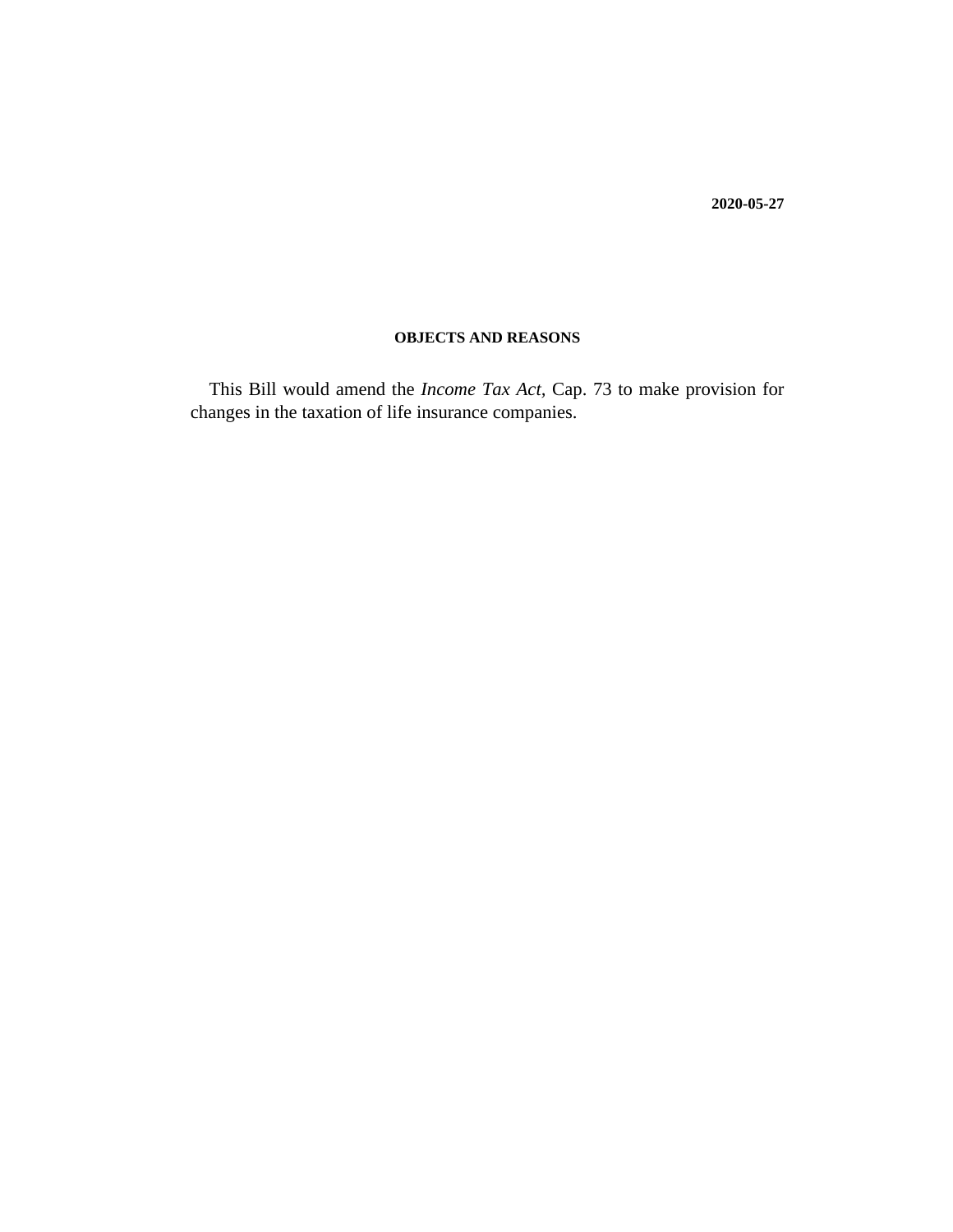# *Arrangement of Sections*

- [Short title](#page-3-0) **1.**
- [Amendment of section 8 of Cap. 73](#page-3-0) **2.**
- [Amendment of section 10 of Cap. 73](#page-3-0) **3.**
- [Amendment of section 19 of Cap. 73](#page-4-0) **4.**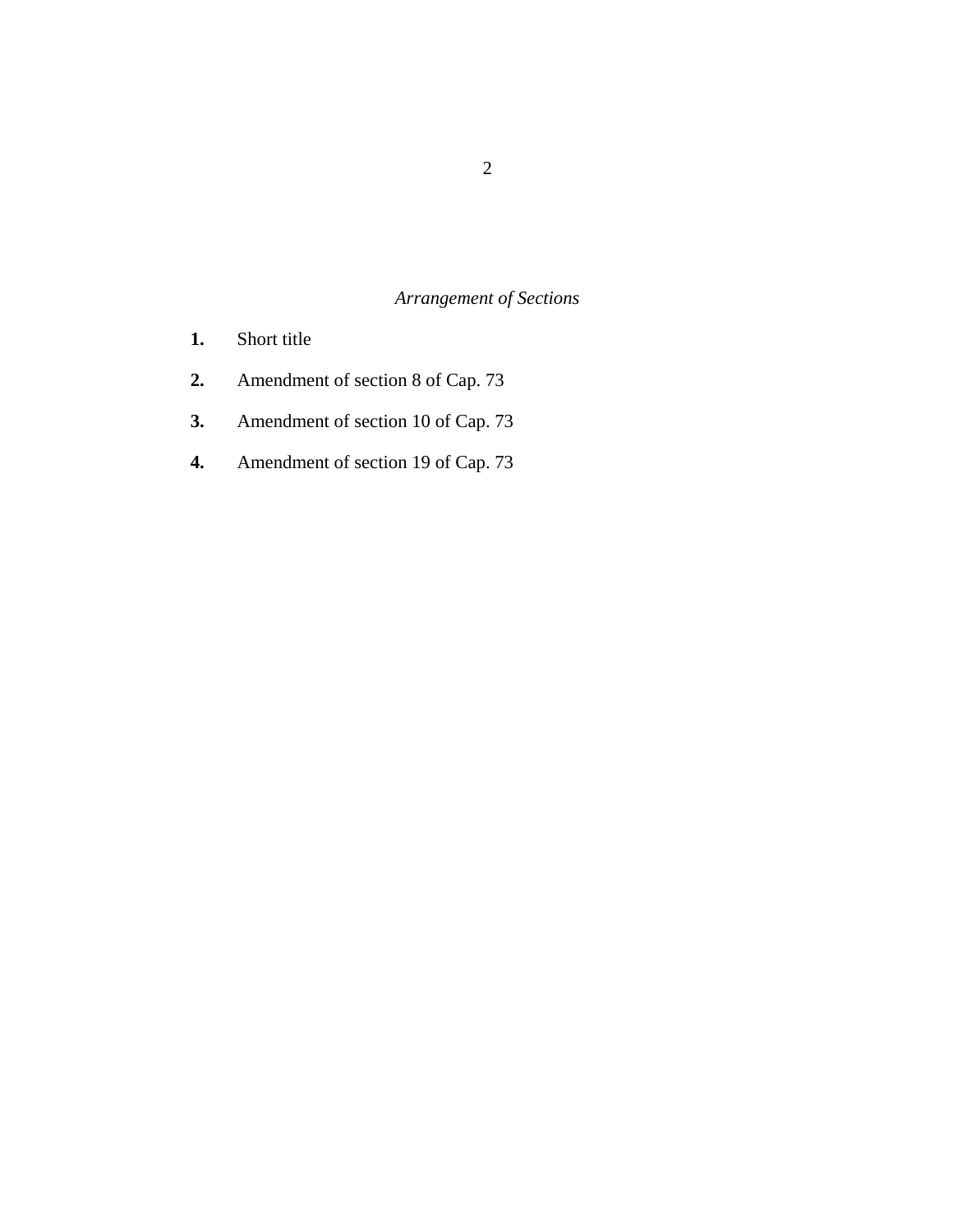## **BARBADOS**

A Bill entitled

An Act to amend the *Income Tax Act,* Cap. 73 to make provision for changes in the taxation of life insurance companies.

ENACTED by the Parliament of Barbados as follows: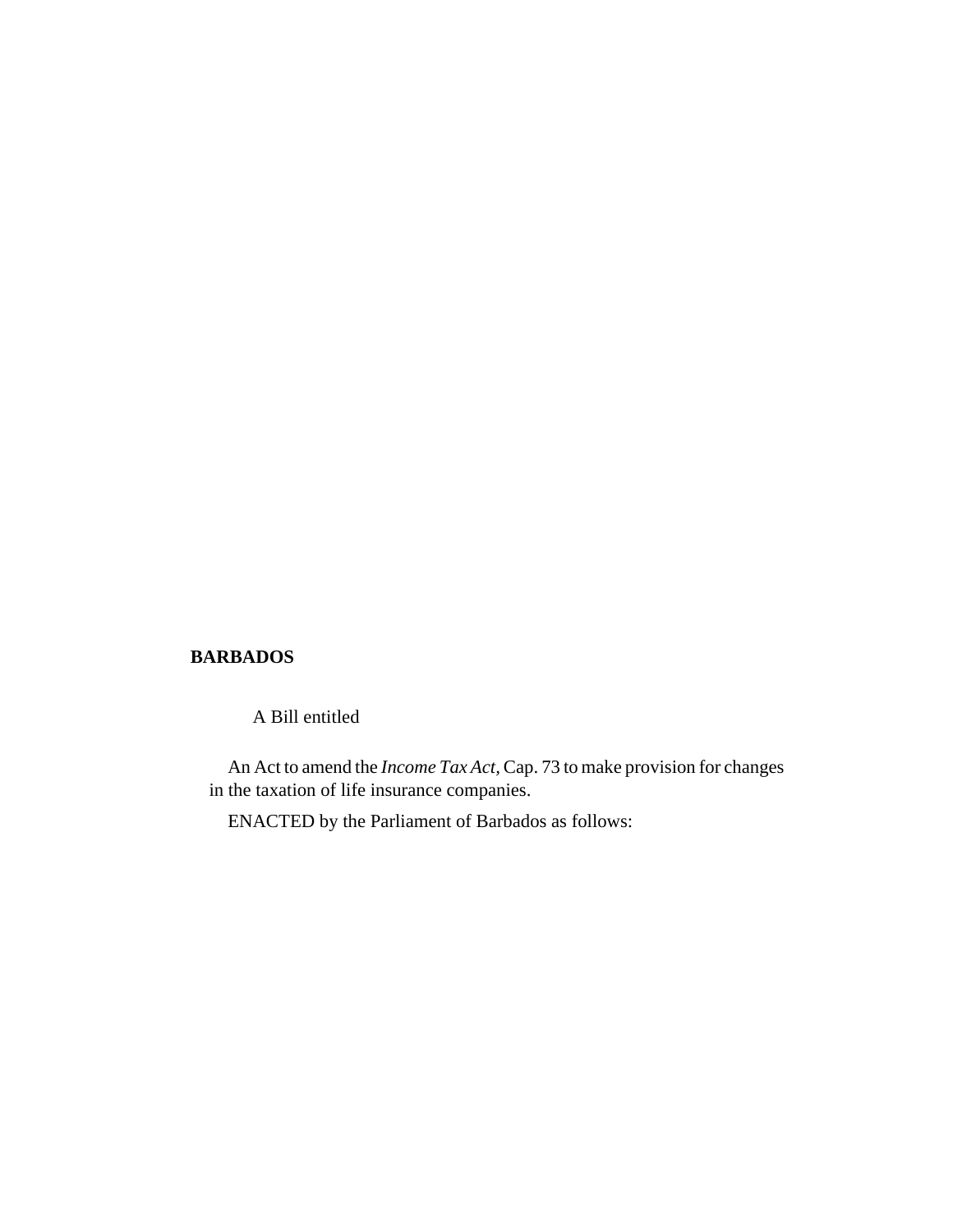## <span id="page-3-0"></span>**Short title**

This Act may be cited as the *Income Tax (Amendment) (No. 2) Act, 2020*. **1.**

### **Amendment of section 8 of Cap. 73**

*Section 8 of the Income Tax Act, Cap. 73, in this Act referred to as the principal Act, is amended in subsection (1) by* **2.**

- *deleting the full stop appearing at the end of paragraph (p) and (a) substituting a semi-colon; and*
- *inserting immediately after paragraph (p) the following: (b)*
	- " $(q)$  with effect from income year 2020, in the case of a life" insurance company, the amount of a decrease in the actuarial reserves stated in the accounts of that life insurance company in the income year.".

#### **Amendment of section 10 of Cap. 73**

*Section 10 of the principal Act is amended* **3.**

- *in subsection (1) by (a)*
	- *deleting the full stop appearing at the end of paragraph (q) and* (i) *substituting a semi-colon; and*
	- (ii) inserting immediately after paragraph (q) the following:
		- "(r) with effect from income year 2020, in the case of a life" insurance company, the amount of an increase in the actuarial reserves stated in the accounts of that life insurance company in the income year, where that amount does not exceed the appropriate amount;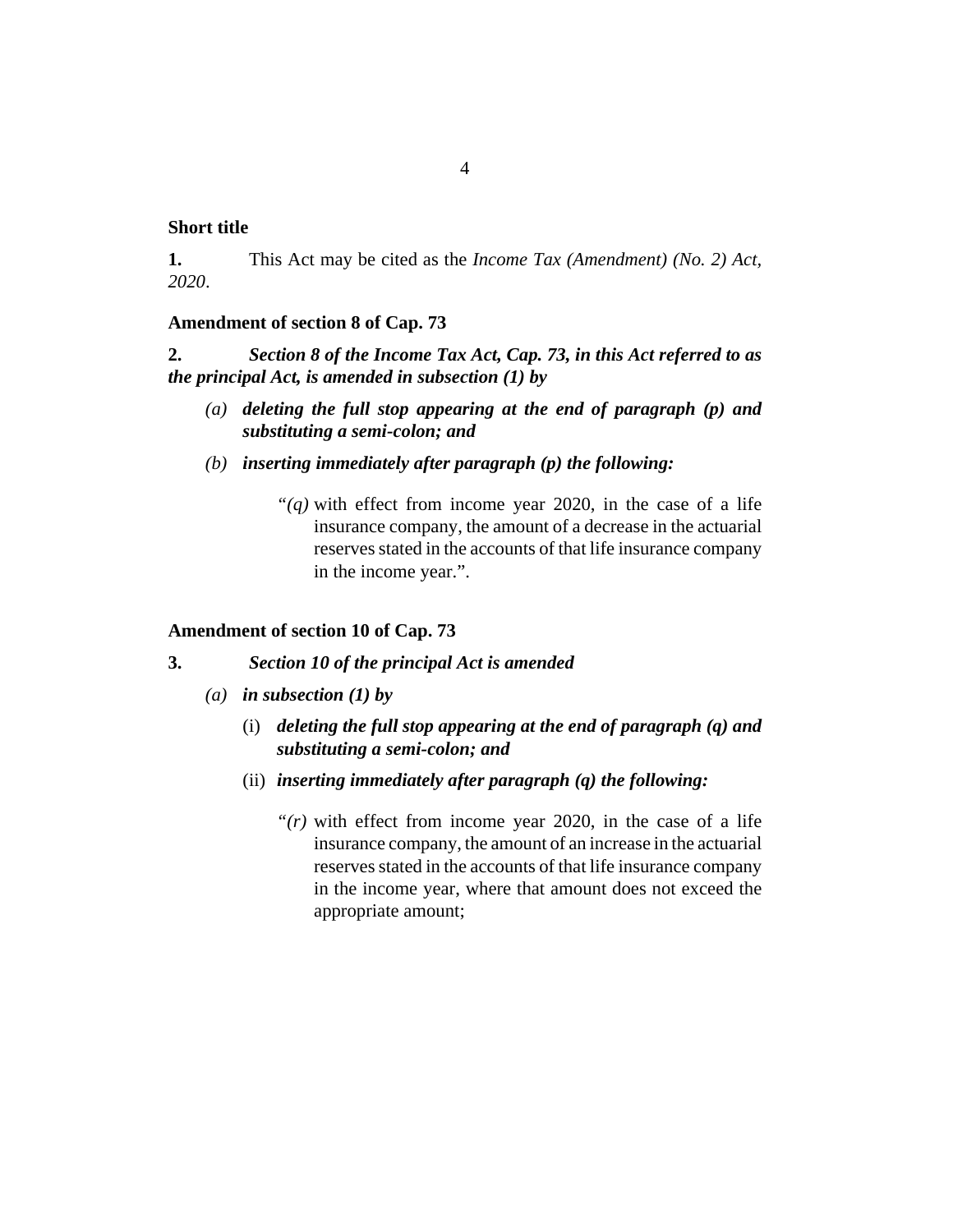<span id="page-4-0"></span>with effect from income year 2020, where the amount of an *(s)* increase in the actuarial reserves claimed by a life insurance company in an income year exceeds the appropriate amount then, in calculating the assessable income of that life insurance company no amount shall be taken of the amount of the excess claimed."; and

#### *by inserting immediately after subsection (3) the following: (b)*

For the purposes of paragraphs *(r)* and *(s)* of subsection (1), "(4) "appropriate amount" means the amount of an increase in the actuarial reserves in the income year that is not excessive.

In determining the "appropriate amount" referred to in subsection (4), an actuary appointed in accordance with section 45 of the *[Insurance](http://barbadosparliament-laws.com/en/showdoc/cs/310) Act*[, Cap. 310](http://barbadosparliament-laws.com/en/showdoc/cs/310) shall support the determination with a written opinion that (5)

- follows the actuarial standards recognised in Barbados; *(a)*
- (b) states the circumstances prevailing at the time at which the opinion was adopted; and
- includes no more than a reasonable margin that takes the *(c)* following into account:
	- (i) the nature or type of risks to which the actuarial reserves of a life insurance company are exposed; and
	- (ii) the uncertainty associated with the risks referred to in subparagraph (i).".

#### **Amendment of section 19 of Cap. 73**

- *Section 19 of the principal Act is amended* **4.**
	- *by deleting subsection (4) and substituting the following: (a)*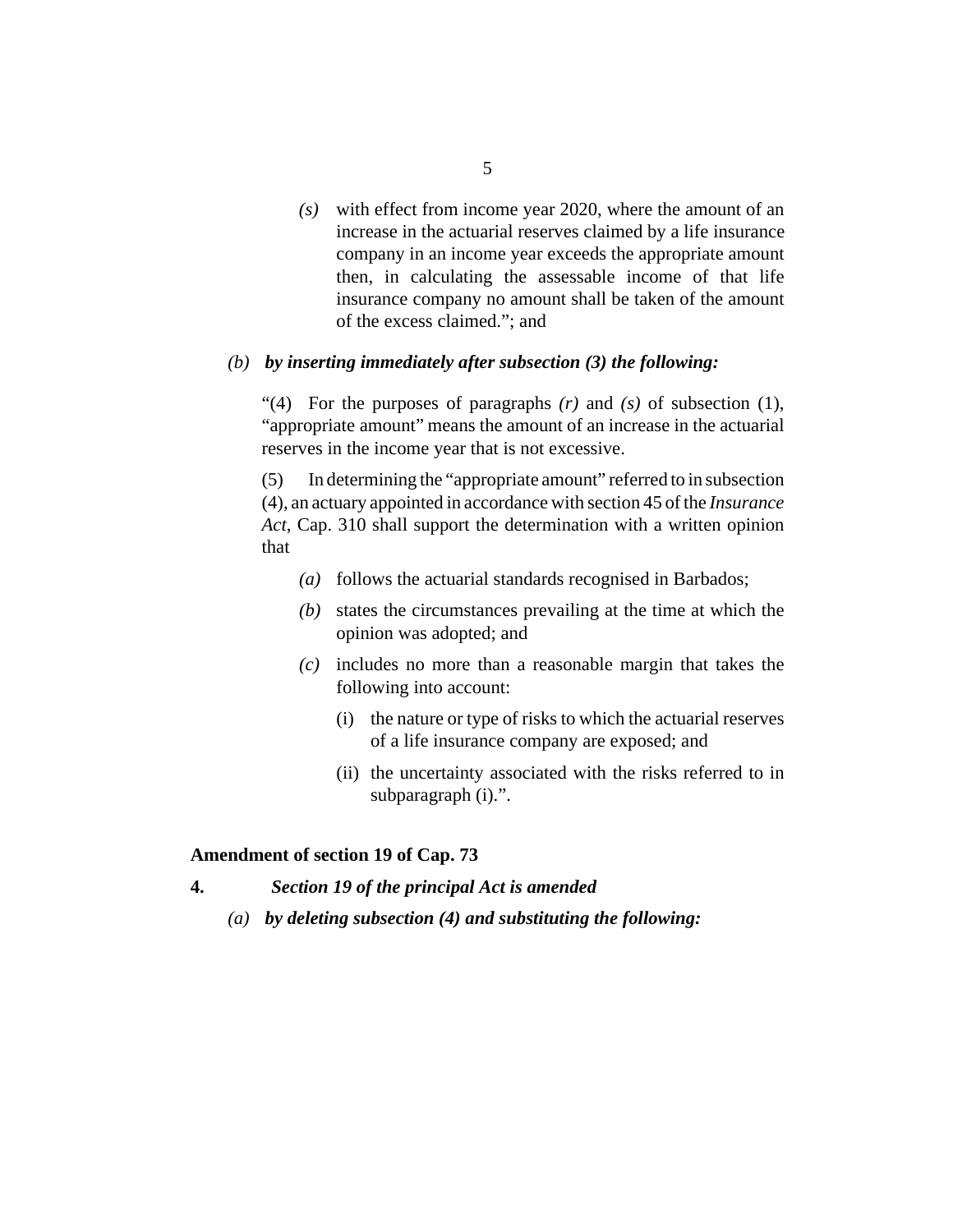"(4) With effect from income year 2020, in the case of the life insurance business of a resident insurance company, the assessable income of that company shall be calculated on the basis of its net income.";

#### *by deleting subsection (5) and substituting the following: (b)*

"(5) With effect from income year 2020, in the case of the life insurance business of a non-resident company carried on through a branch in Barbados, the assessable income of that company shall be calculated on the basis of its net income attributable to the branch.";

#### *by inserting immediately after subsection (5) the following: (c)*

"(5A) With effect from income year 2020, where an insurance company seeks to make a mark-to-market election for securities, equities and long term derivative contracts that company shall notify the Commissioner in writing on or before its filing due date for the taxation year in respect of which such election is applicable.

Where an insurance company makes a mark-to-market election (5B) for securities, equities and long term derivative contracts pursuant to subsection 5(A), that election shall be irrevocable unless otherwise agreed by the Minister.

A life insurance company may be irrevocably categorised as a (5C) Class 1 or a Class 2 licensee as defined by the *[Insurance Act](http://barbadosparliament-laws.com/en/showdoc/cs/310)*, [Cap. 310](http://barbadosparliament-laws.com/en/showdoc/cs/310), subject to the approval of the Financial Services Commission, unless the business undertaken changes significantly."; and

# *in subsection (13) by inserting in the appropriate alphabetical order (d) the following:*

" "derivative contract" means an agreement or an instrument that is

*(a)* a swap agreement;